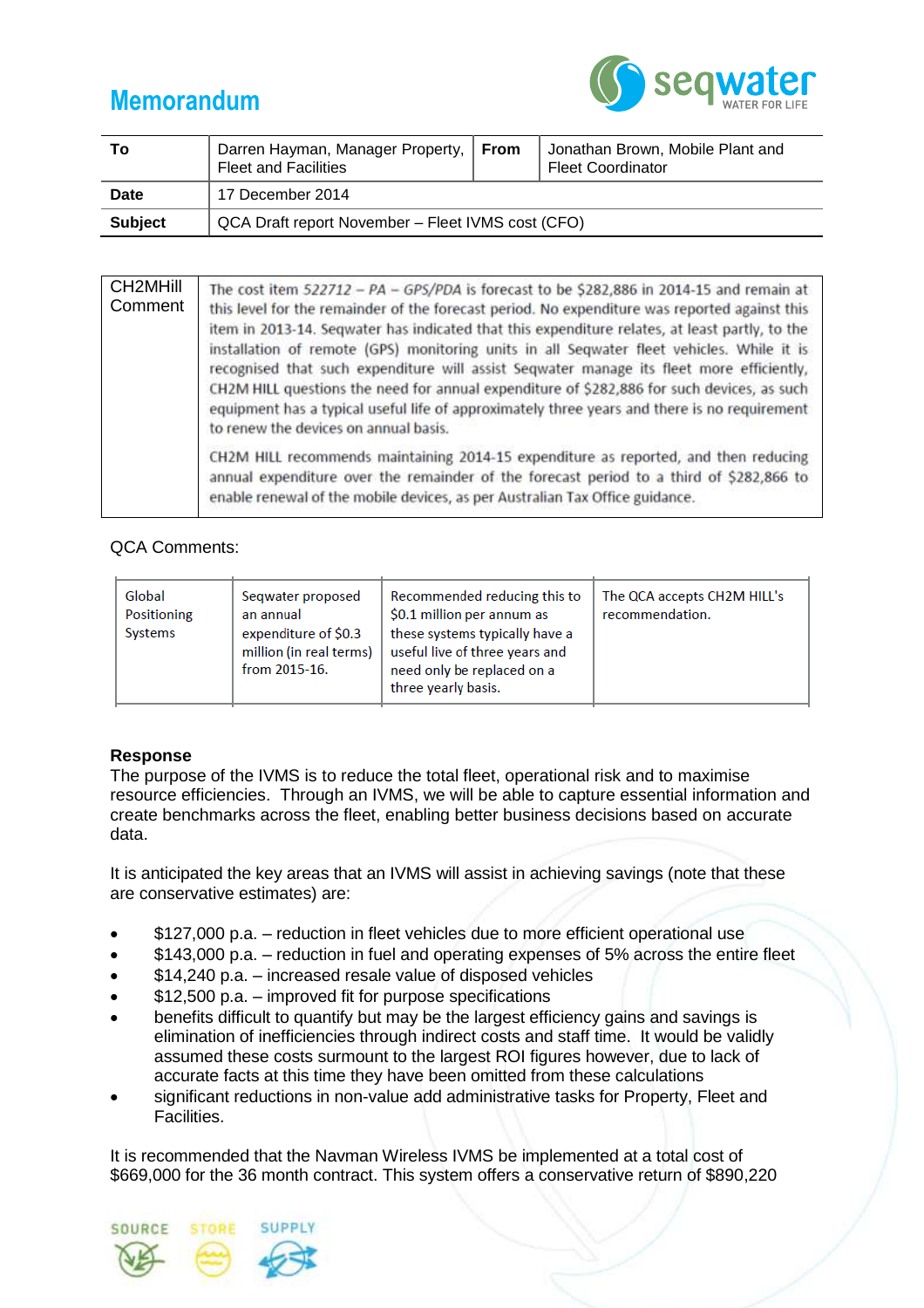

over a 36 month period and considerable WH&S benefits to mitigate vehicle/operator risk. If this conservative return is realised Seqwater will save a minimum \$221,000 in 36 months with a payback period of approximately 27 months.

Implementation of the IVMS is one very important part of a sustainable fleet strategy while improving safety for staff operating Seqwater vehicles. The system offers a step change in the way vehicles are managed while mitigating safety risk.

The system supports business objectives, implements control measures, decreases administration and improves information flow – all leading to reduced cost of fleet operations whilst at the same time adding in safety risk management.

Seqwater's fleet comprises of over 230 vehicles that travel more than 5,200,000 km's each year across South East Queensland. Consistent with our safety, financial and environmental goals, continuing the IVMS as part of the Fleet running costs is essential.

The system will manage and improve the utilisation of our fleet while assisting in meeting our compliance and reporting obligations. It will also assist us in keeping people safe. For our staff, travel is one of our highest risk activities, particularly when we consider the distances we cover, the remote areas we travel to, and the number of us that engage in travel as part of our work.

This initiative will continuously improve and benefit areas such as:

- Supporting the safety of our staff
- Accurate and timely incident investigation and reporting
- Improved maintenance scheduling, communication and reporting
- Improved community perception and reputation through vehicle use and driver behaviour
- Effective fleet utilisation and allocation to ensure whole of life organisational outcomes
- Demonstrate compliance and reporting e.g. FBT

#### **Vehicle Information**

The data collated from one vehicle can be in excess of 100,000 lines in a excel CSV file over a one month period. With the project implementation in its infancy it is difficult to quantify the true benefit of the IVMS. We are currently analysing vehicle data to look for operational efficiencies to report back to the business.

The benefits and transparency this data will provide is paramount in sustaining an operationally efficient and productive fleet.

The IVMS will be an integral component for ongoing fleet management. Post full implementation it will continue to inform decision making around effective business practices and resource use. As a result it is imperative to continue investment in the technology subsequent to the initial contract period.

#### **Useful Life - Global Positioning Systems**

The useful life of global positioning systems as determined by the Australian Taxation Office is five (5) years. The advances in GPS technology especially accuracy, customisation and improved communication is a fast growing industry. Moving to a seven (7) year model could see the units become obsolete and dated leaving its integration compromised.